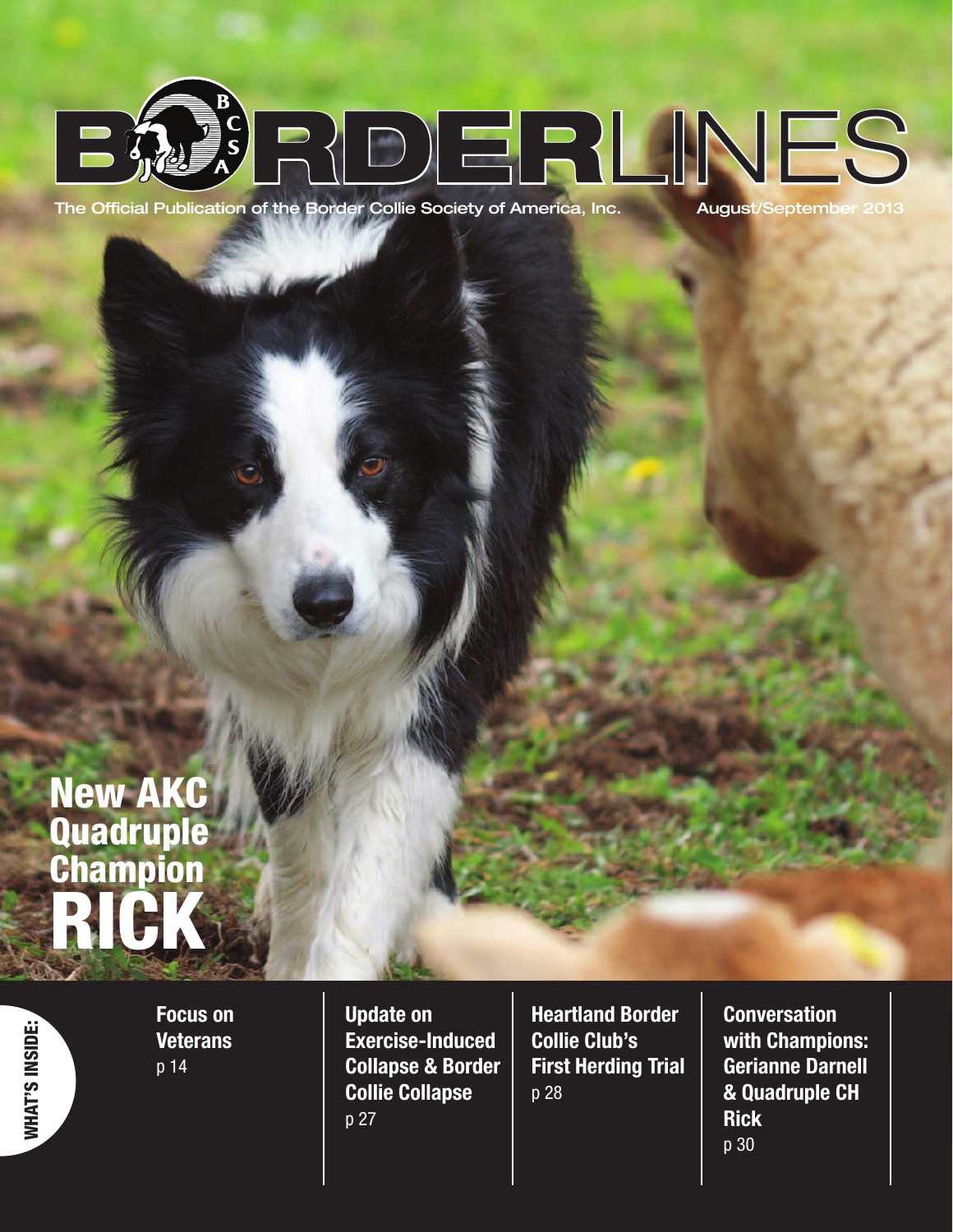### Conversations with Champions

## NEW AKC QUADRUPLE CHAMPION

92013 The American Kennel Club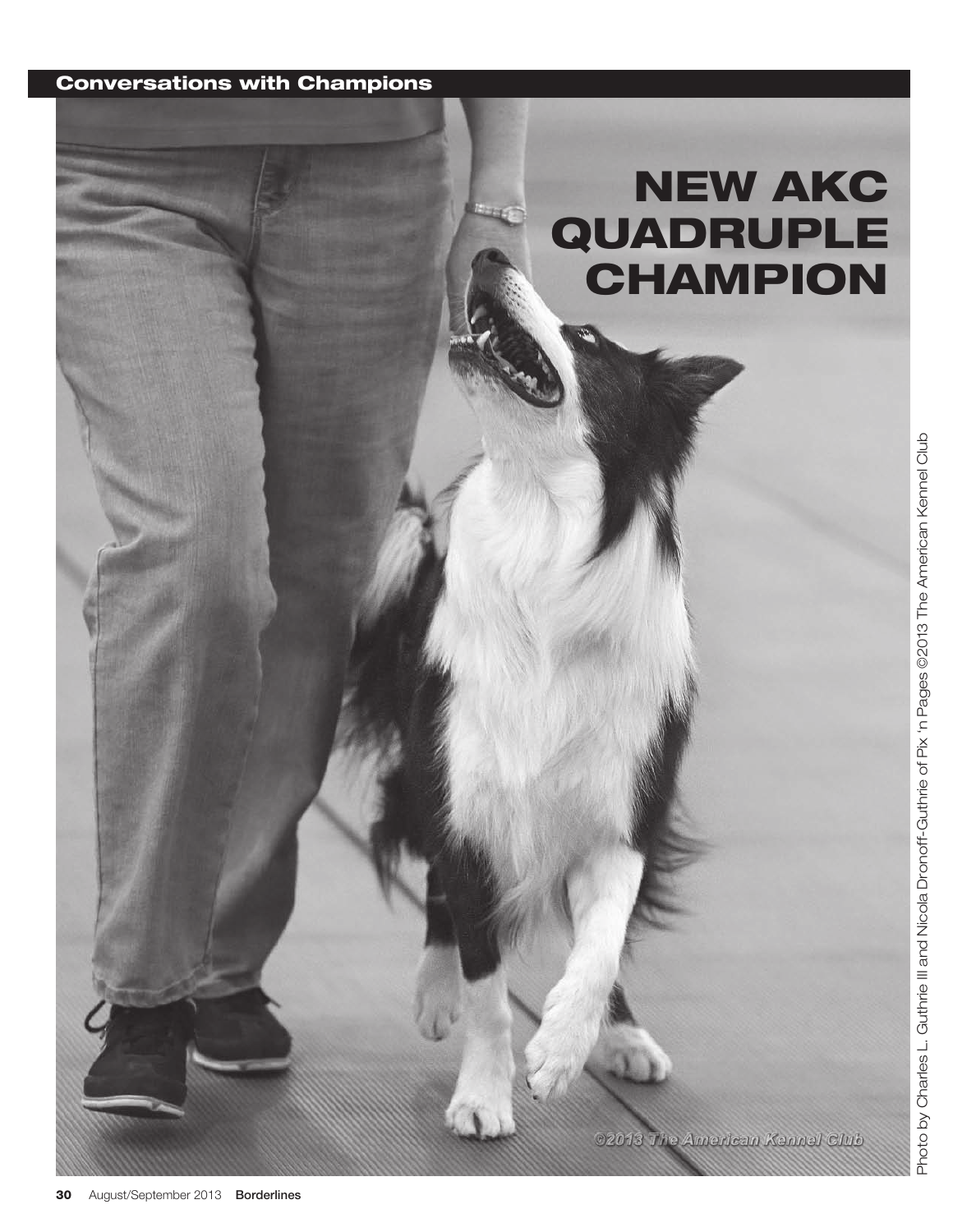#### Gerianne Darnell & Rick



This Conversation with Champions interview is with Gerianne Darnell of Council Bluffs, Iowa, and her Border Collie, CH OTCH MACH HC UCDX URO2 C-ATCH Skyland Ricochet UDX5 OM7 VER RE HXAsd HXBsd MXS MJB MFB T2B, EAC OJC WV-N TN-N NCC, RL1 – "Rick." Rick is a **NEW AKC QUADRUPLE CHAMPION.** 

### By Vanessa Kinsey Evans

#### Q: How did you acquire your first Border Collie?

My first Border Collie was purchased in 1979 from Dewey Jontz of Runnells, Iowa. I had seen a little blurb in "Front and Finish" about a sheepdog trial at Living History Farms near Des Moines, Iowa, and my husband and I were completely enthralled watching the Border Collies herd that day, and that is where we met Dewey. Dewey was one of the pioneers for the working Border Collie in the United States. Dewey of course only raised Border Collies for herding purposes, but he was very proud of Skye's OTCH (OTCH Schuyler King TD, Can CD, 1979-1992). Skye only saw sheep a few times in his life, as herding opportunities were few and far between back in the 1980s. Skye was followed by Riva in 1999 (CH CT OTCH MACH HC VCCH UCD UAg1 Outburst Chasing Butterflies UDX RAE TDX VST HXAsd HIBd HSBs

MXB NAP MJB OJP, STDsd, PDI, EAC EJC OGC TN-E WV-O TG-N ASCA RS-N, CL3-SFH) and Raymond (Rick's sire) in 2001 (DC UROC URX UCDX Ettrick On Edge UDT BN RAE VCD1 HXAsd HXBd HIBs NA NAP NJP). Rick was born in 2004.

Q: What do you like most about the breed?

Do I have to pick just one thing? I guess if I have to pick just one thing, it would be their desire to WORK with me. I also think that Border Collies make amazing and loving housepets. I also love their looks; no matter how they're bred, they are all beautiful.

Q: Is there anything you dislike?

Sometimes, I wish Border Collies could be a little less obsessive. But, sometimes I wish that I could be a little less obsessive as well.

Q: What kind of evaluation methods do you use when choosing a Border Collie?

I'm not a big believer in evaluation methods or tests. I tend to pick with my heart from a litter that I really like both parents. I look for markings that appeal to me, and of course structure is important, especially a really nice front, because in my opinion that is what bears 75 percent *(continued on next page)*

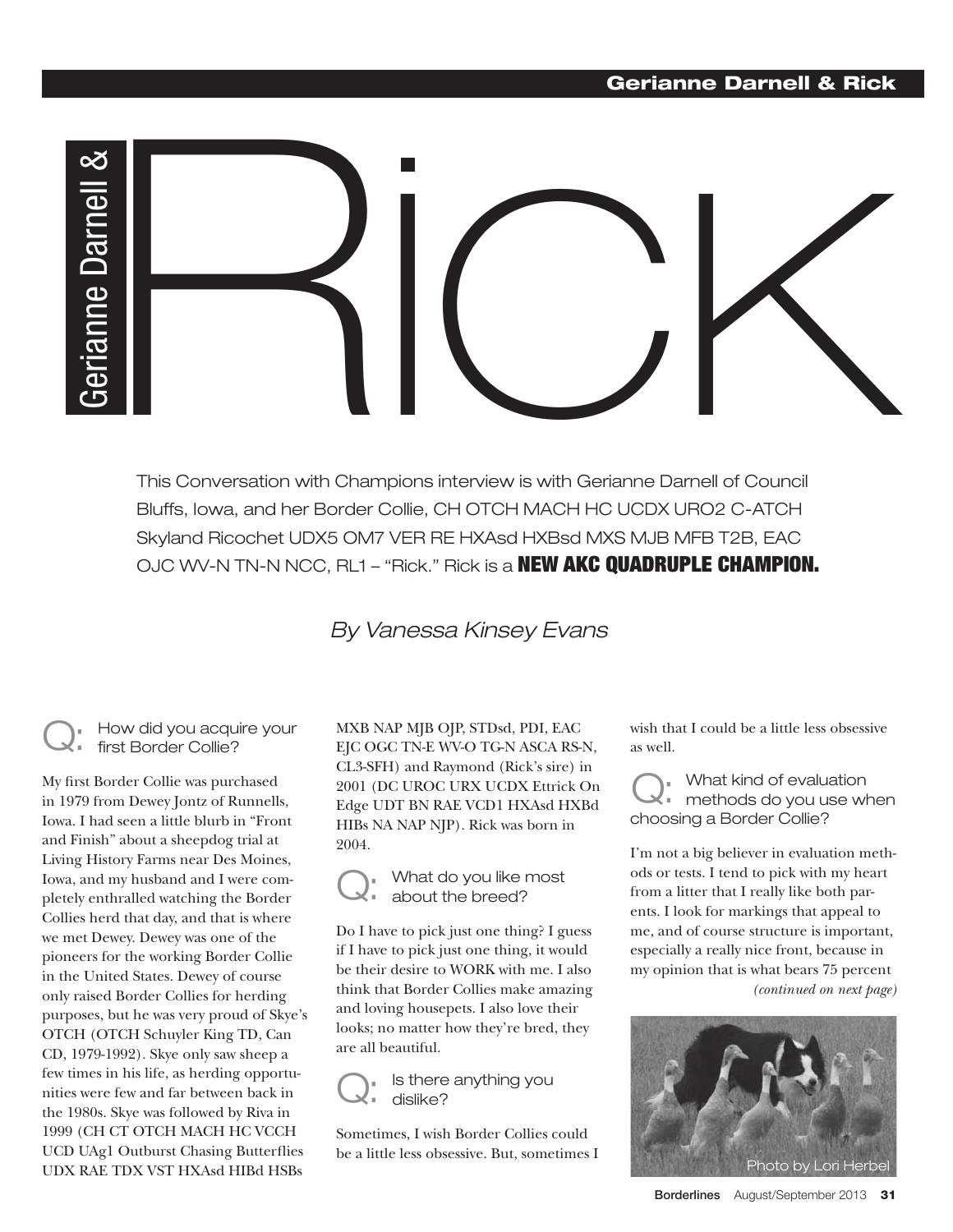of the impact of all of the sports I do. Now that I have a bunch of sheep, I am also looking for parents that come from proven herding lines. But I enjoy a good looking dog too, although I don't think the two things are mutually exclusive. An important thing for me when picking a puppy is eye contact. I want a dog that NATURALLY makes eye contact, it is a lot easier than trying to teach a dog to watch me.

#### Q: How did you get involved **in herding?**

My first Border Collie, Skye, was only able to herd a few times in his life, although we were able to attend a Jack Knox seminar WAY back, I think around 1982. When I got Riva in 1999 I knew that I wanted to herd, but I had NO clue what was involved (it was a Border Collie, didn't they just "do" it? HA!). When Riva was about 10 months old I was able to have a lesson with Kathy Knox, and then I began many years of private lessons and seminars with both Kathy Knox and Kent Herbel. Raymond (bred by Kathy) came along only a year and a half after Riva, so I was a beginner trying to herd with two VERY different types of Border Collies. Riva had a nice natural outrun, but she didn't like to stop in the pressure. Raymond had more natural "moves" than Riva, but he was SO much dog, really too much dog for a beginner. I'd so love

to have him NOW as a young dog. Rick was my third herding dog, and he would have been the perfect dog for a beginner, it's a shame I didn't get him first! Rick was always very quiet and kind to his sheep, and he has a beautiful feel for sheep and pressure; he is a fabulous farm dog. But sometimes Rick didn't have enough push and bite for some sheep, although he really did suit me more than Raymond did. I finished Herding Championships on all three dogs, and also got in to raising sheep. With my youngest Border Collie now almost 9 years old, I'm thinking of cutting back on the sheep for awhile until I get another pup.

Q: How did you get involved in conformation?

I have always been interested in conformation and I have enjoyed having the CH title in front of my dogs' registered names. I have finished three Conformation Championships on Border Collies and five Comformation Championships on Papillons, and I recently finished my first Grand Champion Papillon. I've also had several Group Wins and Placements in both the United States and Canada over the years. Rick had a Group Four from the classes in 2007 on the way to his Championship.

Championship.<br>  $Q:$  How did you get involved<br>  $Q:$  in obedience and agility? The firm How did you get involved **i** in obedience and agility?

My husband and I picked up our first dog, a Basset Hound, on the way home



from our honeymoon in 1977. We were CLUELESS on how to housebreak a puppy, so off to puppy class we went. I immediately got hooked on the training, and that eventually housebroken Basset puppy became a UDTX, Can CDX TD, Ber CD. Agility, of course, came along much later. The first time I saw agility was in 1986 at a Gaines Classic in Houston. I saw some NCDA agility at a demo in 1989, and I still thought it looked interesting, but not something I'd probably get involved with, as I wondered how in the heck you could get all of that equipment. When the AKC started doing agility in 1994, I decided to take the plunge. I remember my very first agility class like it was yesterday, as I told the instructors that I would have to handle everything with the dog on my left, as he was a 6 ½ year old OTCH dog (Papillon), and I wouldn't be able to do anything with him on my right. I got over that really quickly! I soon had a yard full of makeshift equipment, and pap Zack went on to become the first dog to earn the MX title that started from the Novice A class. Back then there would be eight dogs total in the excellent class, it was amazingly different compared to what agility has evolved in to today.



What was the first title you received?

The first title I ever earned on a dog was a CD on my Basset Hound in 1978. Rick's first title was a CPE agility title earned in the summer of 2006 when he was 19 months old.

Q: Did you work toward each championship simultaneously?

Rick did all of his training in the various sports simultaneously. But the only two Championships that we showed for at the same time were the OTCH (2012) and the MACH (2013). Rick had more than one weekend where he picked up OTCH points and a Double Q at the same time. As Rick got older, I rarely trained him in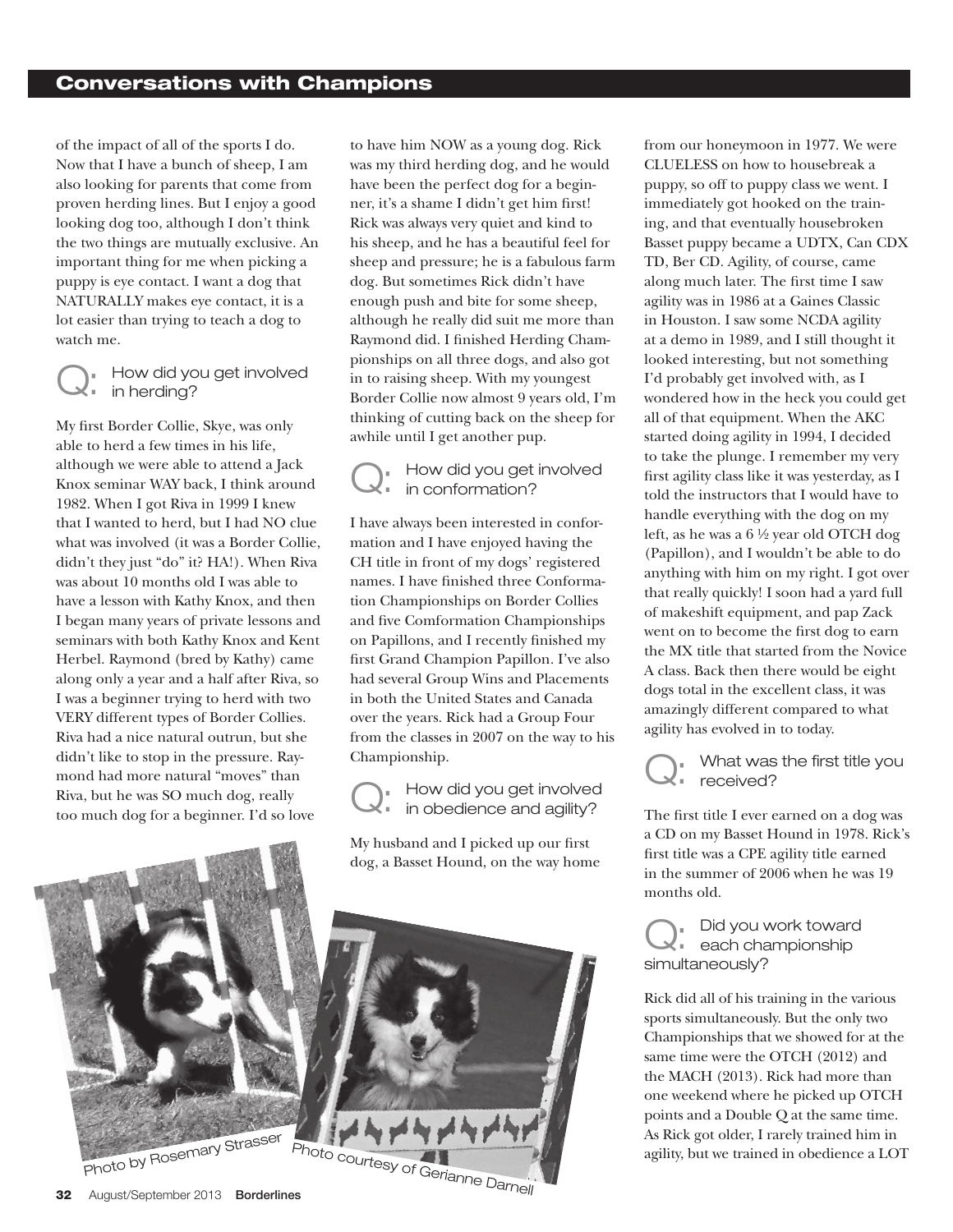#### Gerianne Darnell & Rick

(still do!). He needed virtually no maintenance training in agility, which was a plus as far as keeping him sound. Rick's first Championship was in conformation in 2007, and he earned his Herding Championship in 2008. I have done very little tracking with Rick, and I am looking forward to starting that this summer.



What is your training schedule like?

I try to train five days a week, but some weeks we don't make it. Most days I do some obedience training with Rick and my young Papillon Robert, and it takes me about 45 minutes to train both of them. When I am tracking with a dog, I will often lay a track and then train obedience in a parking lot while I'm waiting for the track to age. If I am actively training a young dog in agility, I try to train four days a week for about 10 minutes, but after my dogs are trained for agility, I tend to not do much agility training. I find that the obedience needs more maintenance than agility to remain competitive. Most of the time my dogs are training/showing in at least two venues, usually obedience and agility, but this year my pap Robert has successfully shown in conformation, obedience, rally, tracking, and agility. But then Robert thinks he is a Border Collie! I keep my training sessions short and meaningful, and if I were to embroider two things on a t-shirt they would be "Less is More" (if your dog does something great, QUIT, and move on to something else) and "It's all in the details." I tell my students it takes the same amount of time to train your dog to do something WELL as it does to let him develop sloppy habits.

Q: What was your greatest **training obstacle with** Rick? How did you overcome it?

My greatest training obstacle with Rick is probably also his greatest asset: his extreme desire to WORK WORK WORK. Rick has been described as a "lot of dog" when it comes to obedience and agility, and sometimes all of that drive and



Photo by ML Thorsteinson

desire does not translate in to a precise obedience performance! Rick is the most consistent, qualifying obedience dog I have ever had; his qualifying rate is just amazing. That said, I have never been able to get a consistent heeling performance from him. If you looked up "forged heel position" in the dictionary it would say "See Rick." As Rick can usually front and finish quite well, there were many obedience runs where we would get a 197 ½ with two points off on heeling, sigh. I also always found it interesting that the exact same performance could be scored a 192 ½ by one judge and a 197 ½ by another judge the next day! Rick seems to frighten some judges. So, I can't say that we ever overcame our biggest obstacle, but obviously we were able to get an OTCH relatively easily, so I guess it wasn't that big of an obstacle! But there would have been a whole lot more 199 performances if Rick and I had ever agreed on what "heel position" really meant!

Q: When did you know Rick would be special?

Rick was special before he was born, as he is the son of my beloved Raymond. I am Rick's co-breeder, and I was there when he was born. I remember as Rick came out I thought, "There he is!" Rick's

puppy name was "Baby Ray", as he looks a LOT like his dad. That said, he has an entirely different personality than his dad. He is much sweeter, much more easy-going as a pet, and he actually has a conscience – something Raymond never really developed! I must say, early on I made many comparisons of father to son, and as a youngster, I didn't think Rick measured up to Ray, as I wanted him to BE Ray. I will always be grateful to Kent Herbel who straightened me out one day when I was whining "But he isn't like Ray." Kent told me I had three options: get rid of him, send him off for training, or accept and embrace what RICK brought to the party. It was the best training advice I think I ever received. From that day on I trained RICK, not Raymond's son, but RICK.

What is one of your favorite memories about working with Rick? Q:

If I have to pick just one thing, it would be finishing Rick's MACH in May of 2013, which also finished his Quadruple Championship. Rick finished his MACH at my local club's trial, the Bellevue Dog Obedience Club of Nebraska, where I am a life member and the perennial trial chairman. (Just as an aside, Riva finished *(continued on next page)*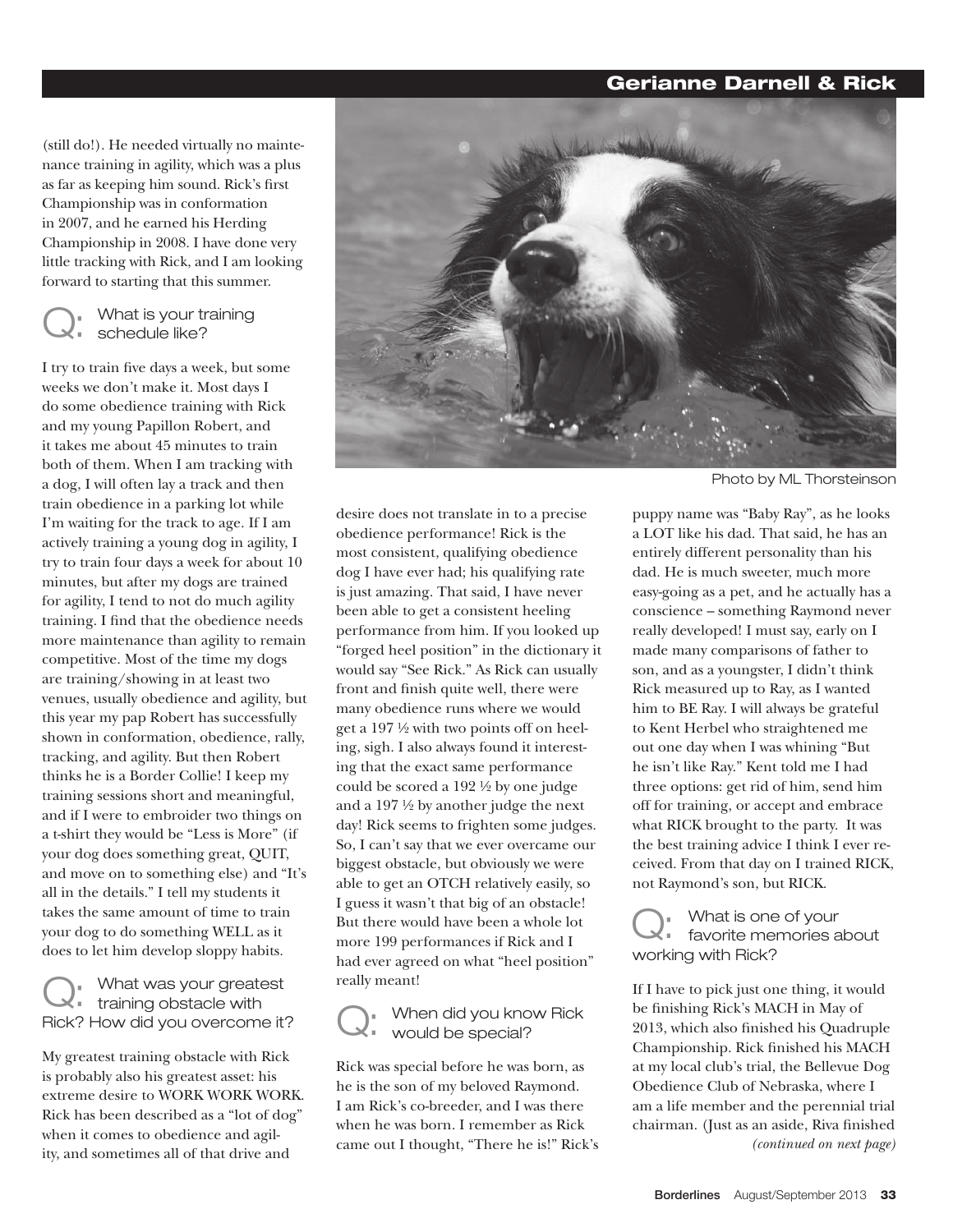#### Conversations with Champions



Photo ©PixnPages.com

her OTCH and her Quadruple Championship at the BDOC obedience trial in 2007, where I was ALSO Trial Chairman!). Rick went in to the three-day weekend needing two Double Q's, and when he Double Q'd the first day, it took a little bit of the pressure off. You could have heard a pin drop the second day when I started Rick's MACH run (except

the "aaaahhh" from the crowd when he almost went off course!). I remember as he got on the dogwalk with three obstacles to go thinking, ohmyGOSH, is it really going to happen? It was so wonderful to finish at home, with all of my wonderful friends in attendance who had all been on this journey with Rick and me.

What has been the highlight of Rick's career? Q:

I think the most amazing week I had with Rick was at the 2010 Border Collie National Specialty. Ever since I had heard of the Janet Larsen Versatility Award, I wanted to win it. I have always loved to cross-train in lots of dog sports, and I thought a competition like that was right up my alley. Rick had an AMAZING week. In the earlier part of the week he placed in Advanced A sheep, qualified in Advanced A ducks, had several Q's and placements in Excellent agility, and he won the Advanced B Rally class. As the week went on, Rick just got stronger. Saturday was also the first time I ever showed Rick in utility, and he darn near qualified, having a lovely run while only missing an article. Rick was also entered in Open B, but I really had no expectations, as it was only his fifth time ever in the Open ring, and there were at least 10 OTCH dogs in the class. I thought I had had a pretty good run, but I was amazed and overwhelmed when Rick won the class with a 199, and then went on to win High in Trial. Later in the day, Rick won the Herding Titled class in conformation, meaning he placed in every venue available that weekend. Rick went on to clinch the Janet Larsen award, and I will always remember that wonderful week.

What has given you the greatest pleasure working with Rick? Q:

Rick NEVER has a bad day. Ever. He lives to work with me, no matter what the venue. He is completely and totally devoted to me. And, I'm quite devoted to him as well! Rick also loves to snuggle. He is just a wonderful, sweet dog in the house; I think anybody who watches him work would never guess that as his performances can be so over the top. I am also now very much enjoying watching Rick's eight kids excel in herding, obedience, rally, and agility.